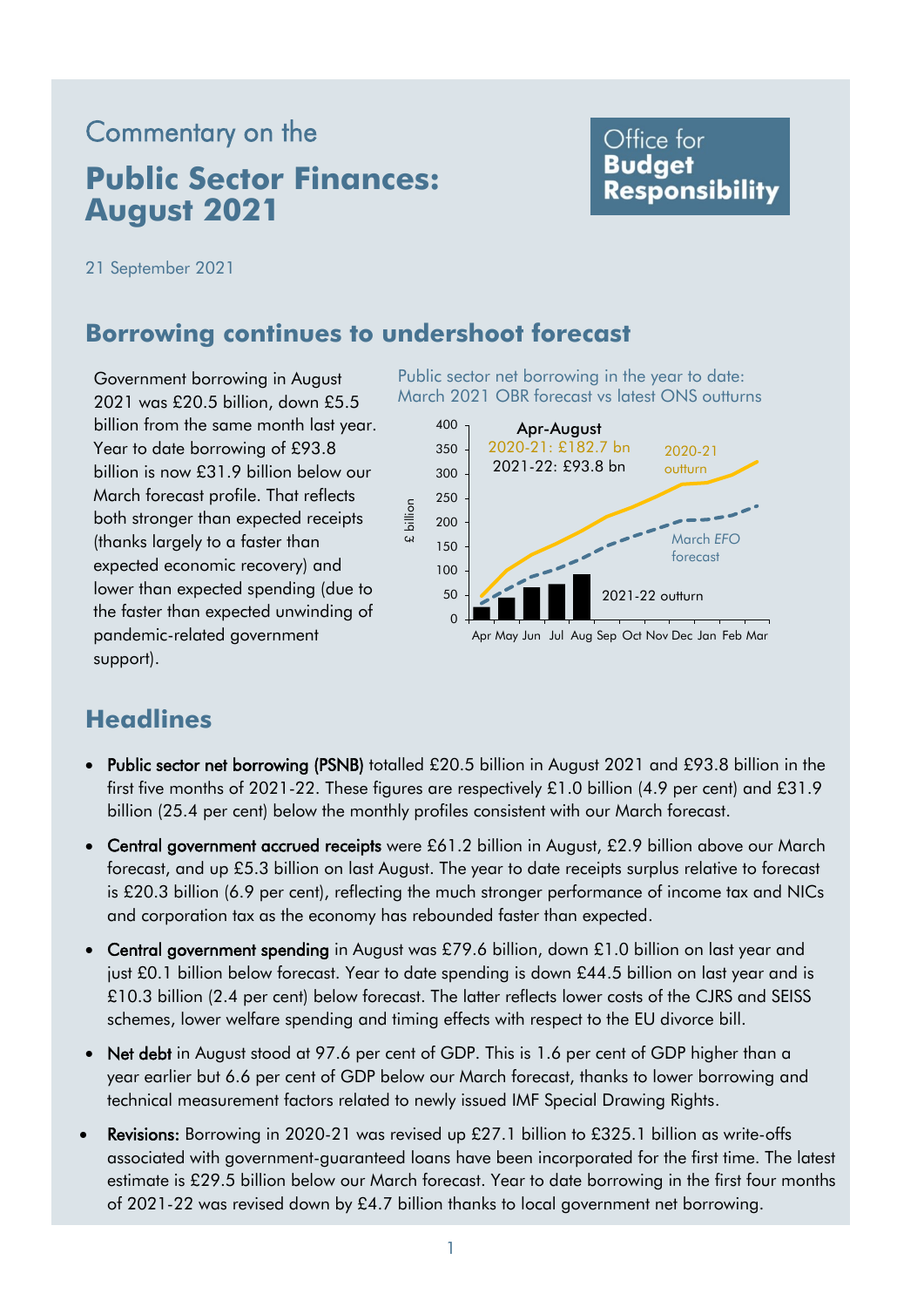## **Detail**

- 1. The Office for National Statistics (ONS) and HM Treasury published their Statistical Bulletin on the August 2021 Public Sector Finances this morning. Each month the OBR provides a brief analysis of the data and a comparison with our most recent forecast – in this instance our  March 2021 *Economic and fiscal outlook* (*EFO*). We compare the latest outturns with monthly profiles consistent with this forecast that were published on 21 July. Next month's bulletin is released on 21 October, which is only six days ahead of our next *EFO* and means that we will not be able to publish a commentary alongside the data release.
- 2. Year to date borrowing in the first five months of 2021-22 of £93.8 billion was £31.9 billion (25.4 per cent) lower than expected. This outperformance is largely due to central government accrued receipts, which came in £20.3 billion (6.9 per cent) above profile, while central government spending was also £10.3 billion (2.4 per cent) below profile. Borrowing by local authorities was £4.5 billion below profile, while borrowing by public corporations was £3.2 billion above profile.
- 3. The upside surprise in accrued receipts so far in 2021-22 is dominated by PAYE income tax and NICs (which are up £9.8 billion or 7.7 per cent on profile), corporation tax receipts (which are up £5.0 billion or 30.3 per cent), VAT (which is up £2.2 billion or 4.2 per cent) and stamp duties (which are up £1.7 billion or 31.2 per cent). Overall, the outperformance of receipts in the year to date looks broadly consistent with the higher than expected economic output compared to our March forecast, with stamp duties also boosted by the faster than expected rise in house prices this year.
- 4. Notable movements in the August cash receipts data include:
	- PAYE income tax and NICs cash receipts were £1.3 billion (5.1 per cent) above profile. suggest the number of paid employees in July increased by 1.9 per cent on a year earlier (a rise of 534,000 employees) while median monthly pay increased by 6.6 per Cash receipts in August will mostly reflect July 2021 liabilities. Published RTI statistics cent on the previous year, pointing to continued strong recovery in the tax base.
	- Corporation tax cash receipts were £0.6 billion (or 37.1 per cent) above profile, continuing recent strength though to a somewhat smaller extent. That reflected stronger-than-expected receipts from both financial and non-financial companies.
	- Cash receipts of VAT were £0.6 billion (or 4.5 per cent) above profile. Cash VAT receipts relate to spending one-to-three months earlier, so will reflect the stronger pick-up in consumer spending in the second quarter of 2021 than we predicted in March.
- 5. Lower than forecast central government spending so far in 2021-22 is mostly due to the which came in, respectively, £2.0 billion (20.0 per cent) and £5.0 billion (39.4 per cent) below profile. Net social benefit spending is also £1.7 billion (1.7 per cent) below profile in the year £2.2 billion (33.0 per cent) thanks to timing effects related to the EU divorce bill. These have been offset by debt interest spending, which is £4.7 billion (20.5 per cent) above profile in the year to date thanks to higher RPI inflation in recent months. Coronavirus Job Retention Scheme (CJRS) and Self-employed Income Support Scheme (SEISS), to date as the universal credit caseload has eased, while net current grants abroad are down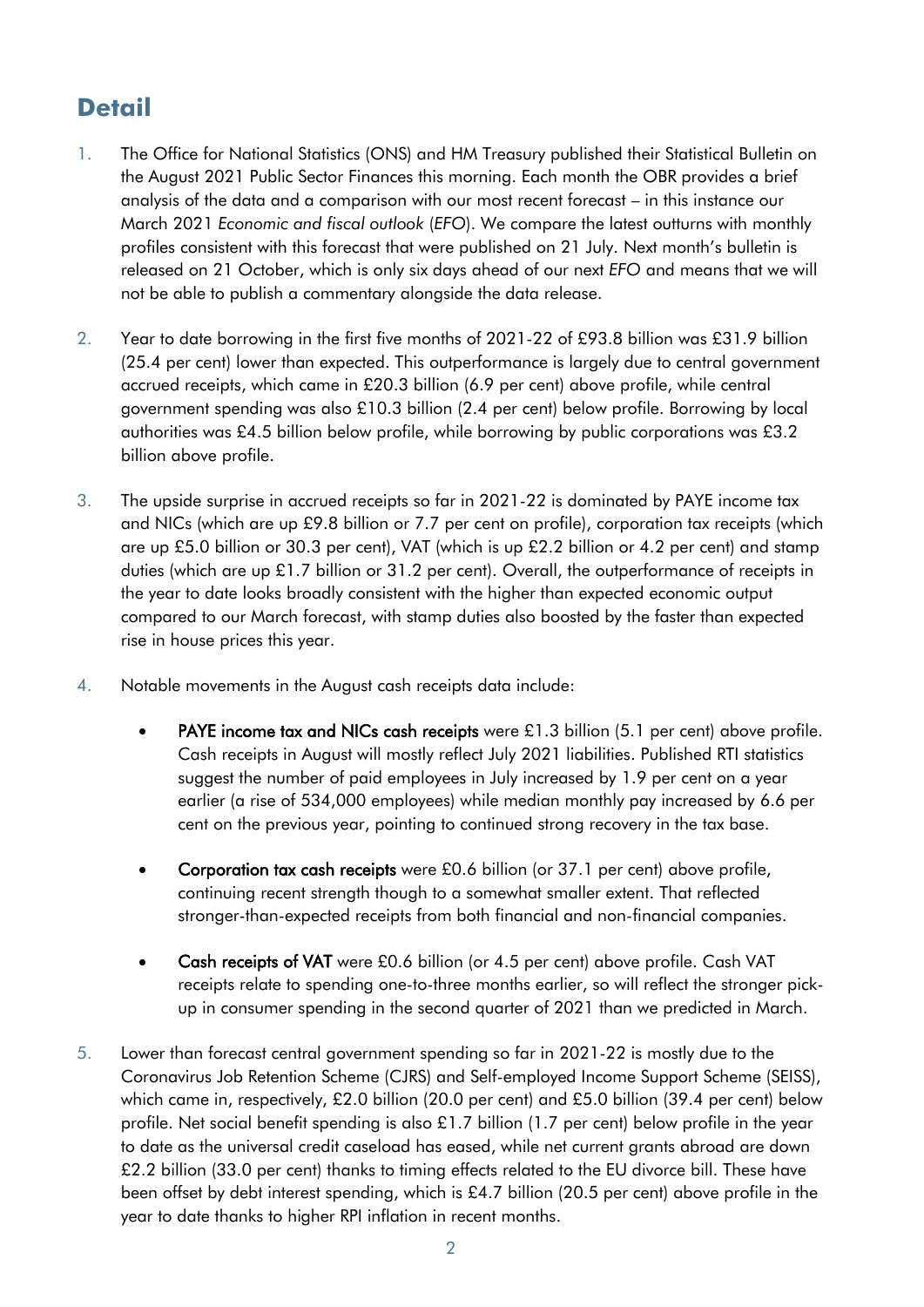- 6. Borrowing in 2020-21 was revised up by £27.1 billion to £325.1 billion, but it remains £29.5 billon below our March forecast. The large upward revision to outturn mainly reflects the £6.3 billion (at £27.2 billion versus £20.9 billion in this initial ONS estimate). Borrowing in the first four months of 2021-22 was revised down by £4.7 billion thanks to lower local expected future costs of write-offs against the pandemic loan guarantee schemes being reflected for the first time. Our forecasts anticipated this change, but overestimated its effect by government net borrowing.
- 7. There have also been material revisions to public sector net debt, with the July 2021 figure revised down by £14.5 billion (0.7 per cent of GDP) relative to last month's estimate. The – a form of international reserve currency – to all its members. The UK's allocation is worth £18.7 billion. In broad balance sheet terms, this is both an asset and a liability for the UK liquid. As a result, the SDR allocation lowers PSND by £18.7 billion, even though it has no largest source of revision relates to the IMF's recent large allocation of Special Drawing Rights public sector. But for PSND, the liability to the IMF is not a debt liability, while the asset is impact on the public sector's net financial liabilities or net worth.